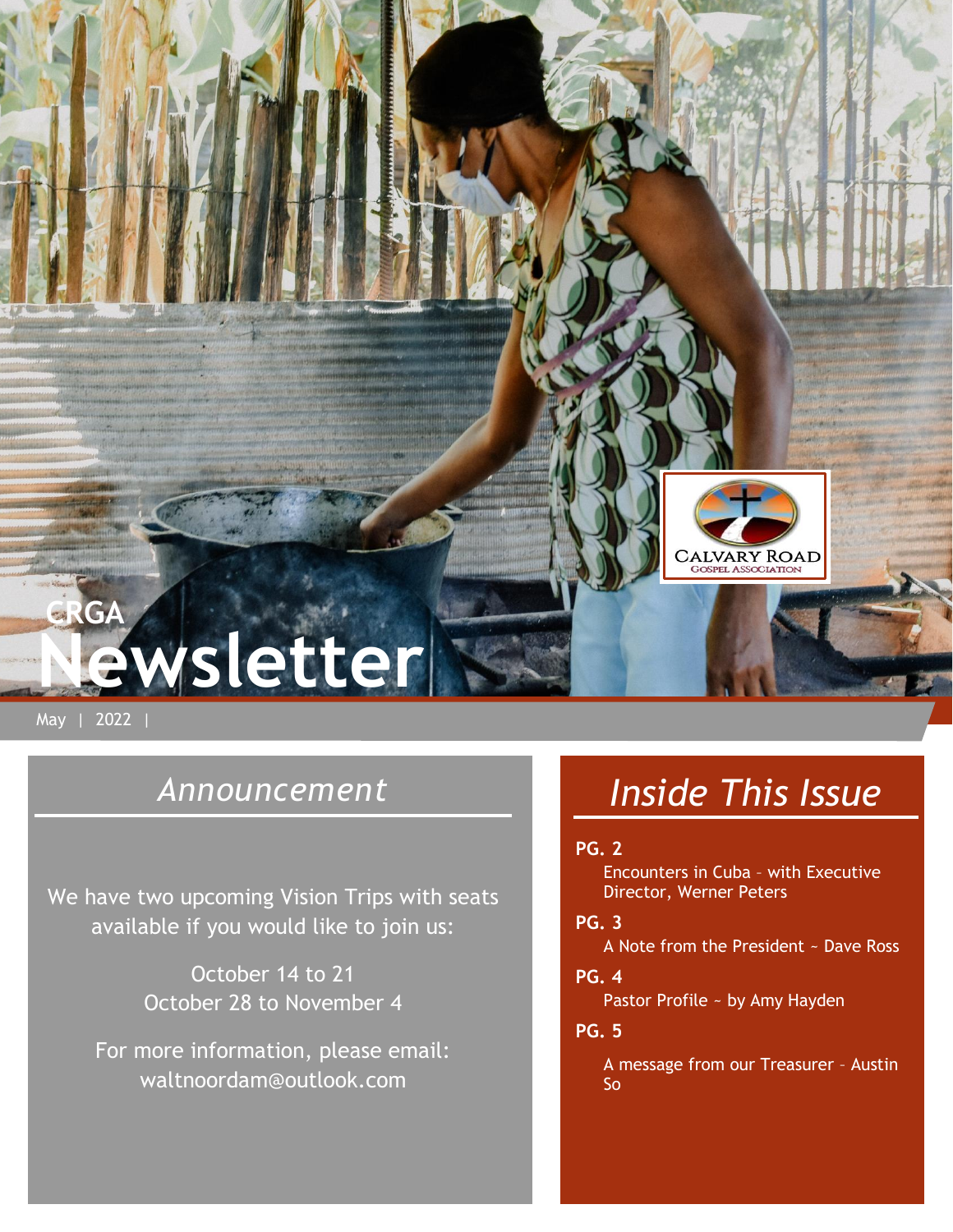## *Encounters in Cuba ~ with Executive Director, Werner Peters*



## *Pastor Lazaroo*

We met Pastor Lazaroo for the first time this trip and have decided to support him. He was saved as an adult out of a Santeria background (a cultish voodoo style religion that is filled with

I am writing this article as we finish up our tour in Cuba. It is quite warm, 31 Celsius, but despite the daily heat, we are grateful that we achieved our objectives.

Let me tell you about a few of the encounters we had with some of the pastors.



spiritism, mediumship, sacrifice and more). He was a practitioner of these dark arts and one day as he was preparing himself for a ritual, his wife, who was not even a believer, began to pray against what he was attempting to do. He was unsuccessful with his ritual, and after learning that his wife prayed for him, became a believer on the spot. He saw that there was a power that was greater than the power he received from voodoo practices. Today, he lives and ministers in an area ridden with Santeria and is being used of the Lord to free others out of bondage.

## *Pastor Markoz*

We had lunch with Pastor Markoz, and he seemed kind of quiet until we asked him some questions. WOW! Are we glad we asked! He is the chairman of the



Evangelism Commission for the Eastern Baptist Convention. (No relation to Canada's Baptist Convention). He had just finished teaching (get this) 8-12 year-olds in door to door work, using the wordless gospel among other methods of communicating the gospel. Just this past weekend they spread out in their town, and roughly 40 people (adults) came to faith in Christ. These will all receive follow up. But even if only half of these professions are genuine, what an amazing story to show that one does not need an apologetics degree to share the gospel in Cuba!

*We had a duffel bag full of shoes that we brought out of the van and asked all who were present to take what was needed to help themselves and their families. I had to hide my tears from them as they genuinely rejoiced over something that is so simple and easily had by us in our own country.*

Cont'd pg 4

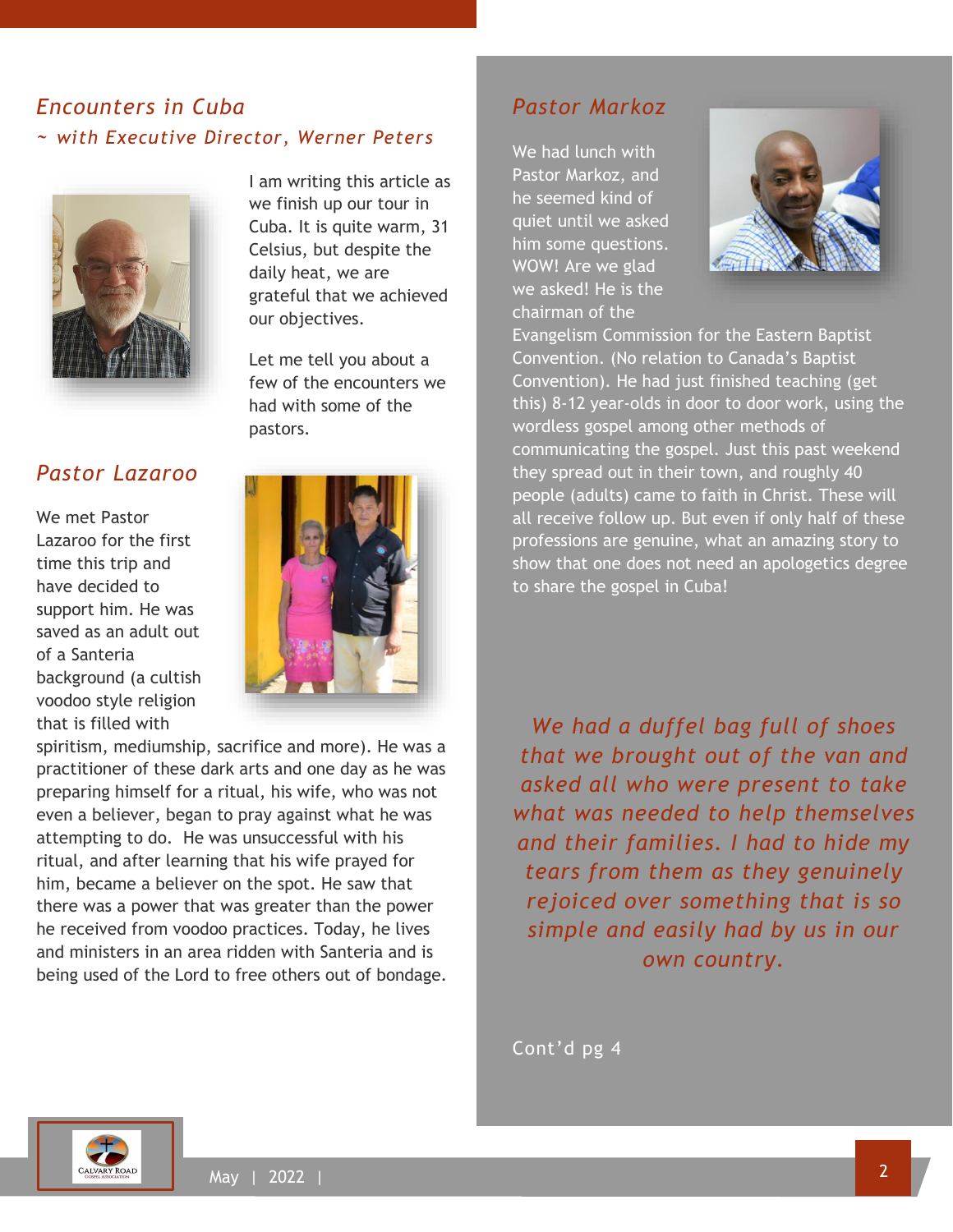## *A Note from the President*

~Dave Ross

A year ago, I commented on the huge changes in the Cuban economy and how those (currency unification) changes were hitting the Cuban people so hard, with the huge price increases in food and other basic costs of life. It gives me no pleasure to inform you that things have turned out even worse there now than previously expected. Somehow though the Cuban people continue to survive, as basically the changes are "more of the same" they have lived through since the "special period" of the 1990s (the collapse of the USSR hit them exceptionally hard). However, the good news, if one could call it that, is that a year ago our Canadian dollar bought 20 Cuban pesos, and now our Canadian dollar buys 80 Cuban pesos. So, this year we made the change to pay our Cuban pastors and missionaries in CAD, and now when they receive their (\$70) support each month from us – from you – well, from God via you and us, it makes a huge difference to their ability to feed and care for their families. I am overwhelmed by the reality of this, that God has blessed and uses this little ministry so effectively. For excellence in stewardship, it probably cannot get any better for them and us than this.

Therefore, I simply must thank from the bottom of my heart each of you who are sponsoring a Cuban pastor or missionary. With our rising cost of living here, \$70 is starting to look like a restaurant meal for two for date night. But for a Cuban pastor and his family, who receive the equivalent of CAD\$50 monthly from their church (for those churches who can afford to pay that much, and most cannot, especially the small rural churches and missions where virtually all of our pastors and missionaries serve), we can quickly see that your sponsorship goes a long way to covering the real cost of living there, which is presently about CAD\$125 a month for a family of four (and always climbing monthly, as their rate of inflation is far worse than ours).

In this regard, I am asking all our readers of this newsletter to prayerfully consider "adopting" a Cuban pastor or missionary (or partner with another family to sponsor a Cuban pastor). We have recently been asked for sponsorship by a Cuban pastor in western Cuba, on behalf of a team of 12 pastors and missionaries under his shepherding whose former foreign sponsor died last year. These needy pastors also happen to be under the authority of the Eastern Baptist Convention, with whom we have been working since our first day in Cuba many years ago. And this is after we added 6 new pastors during our trip last fall, and now 4 more pastors in our current trip just finished. But quite frankly, although we continue with our other projects including building core homes, sending food containers and (finally) starting our water filter manufacturing program, there just is no better kingdom return on investment than supporting national pastors and missionaries who are then able to focus their time and effort on winning more Cubans to our Lord Jesus Christ.

So, I pray that our Lord whom we serve together will touch more of His people here in Canada to give to support His beautiful, faithful servants in Cuba. And let us continue to keep all our Cuban pastors, missionaries, and their families, and all our brothers and sisters in Cuba in our prayers. Thank you for all that you do unto the least of them through this ministry. May God bless and keep you through these times and may your gifts to them through this ministry continue to be a sweetsmelling sacrifice to our God.



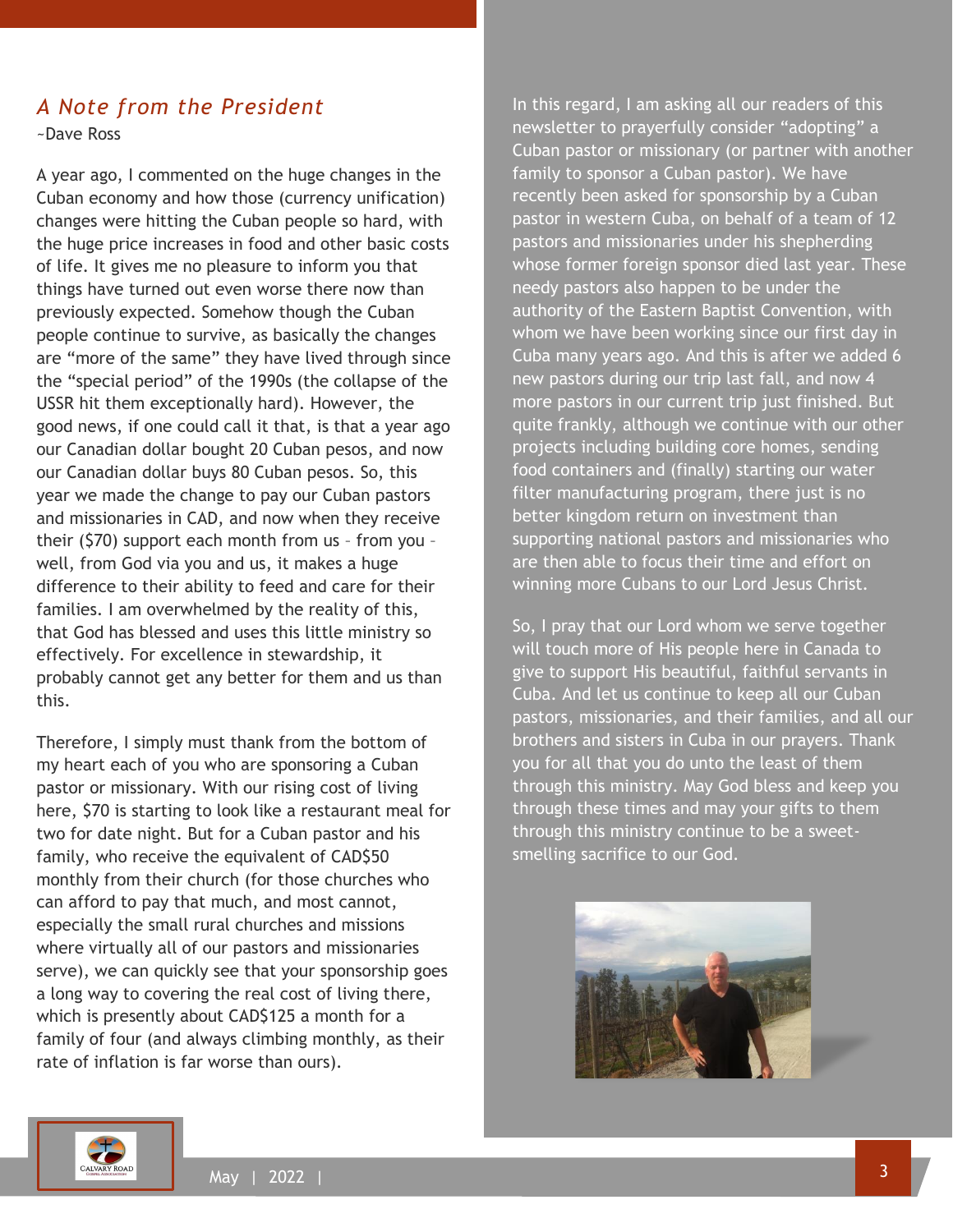#### *Cont'd from pg 1*

#### *Pastor Yoandris*

This pastor, his wife and 12 year old child escaped injury when their homemade kerosene stove blew up in their kitchen. They somehow repaired it and continue to use it. The kerosene is suspended in an upside down 2 litre pop bottle, and a plastic tube conveys



the fuel to a burner. We took up a small collection for them and encouraged them to buy an electric hotplate. The town he is in was the furthest region from our resort (a five hour drive), but it was worth it to meet with this humble man and his dear wife. They are labouring faithfully and are preparing to baptize some new believers.

The gospel is on the move in Cuba. There are over 700 Baptist churches in the eastern part of Cuba. When we asked how many mission stations there were the answer blew me away. He said, literally, we have as many mission stations (700) and most of them are on the verge of becoming organized churches!

As difficult as it is to live in Cuba, people are still finding the bread that has come down from heaven and are finding the water that quenches their spiritual thirst, once and for all! Pray, pray, pray for Cuba. The needs are many. We need your help.

#### *Please consider giving to this very important work*

*Werner Peters* werner1950@gmail.com

## *Pastor Osmar Selazar*

~ Amy Hayden

Pastor Osmar is pastoring a house church outside of Holguin but was formally pastoring in Maisi. He was supported by One22 ministries during his time in Maisi but has not received support since leaving the area. His current church gathers in a garage as they have no church building. His goal is to put concrete on the roof of his house to build a church.

He is currently in need of cement and  $\frac{1}{2}$  inch rebar, which is available at the time of our visit with him, but availability fluctuates.



Pastor Osmar Selazar